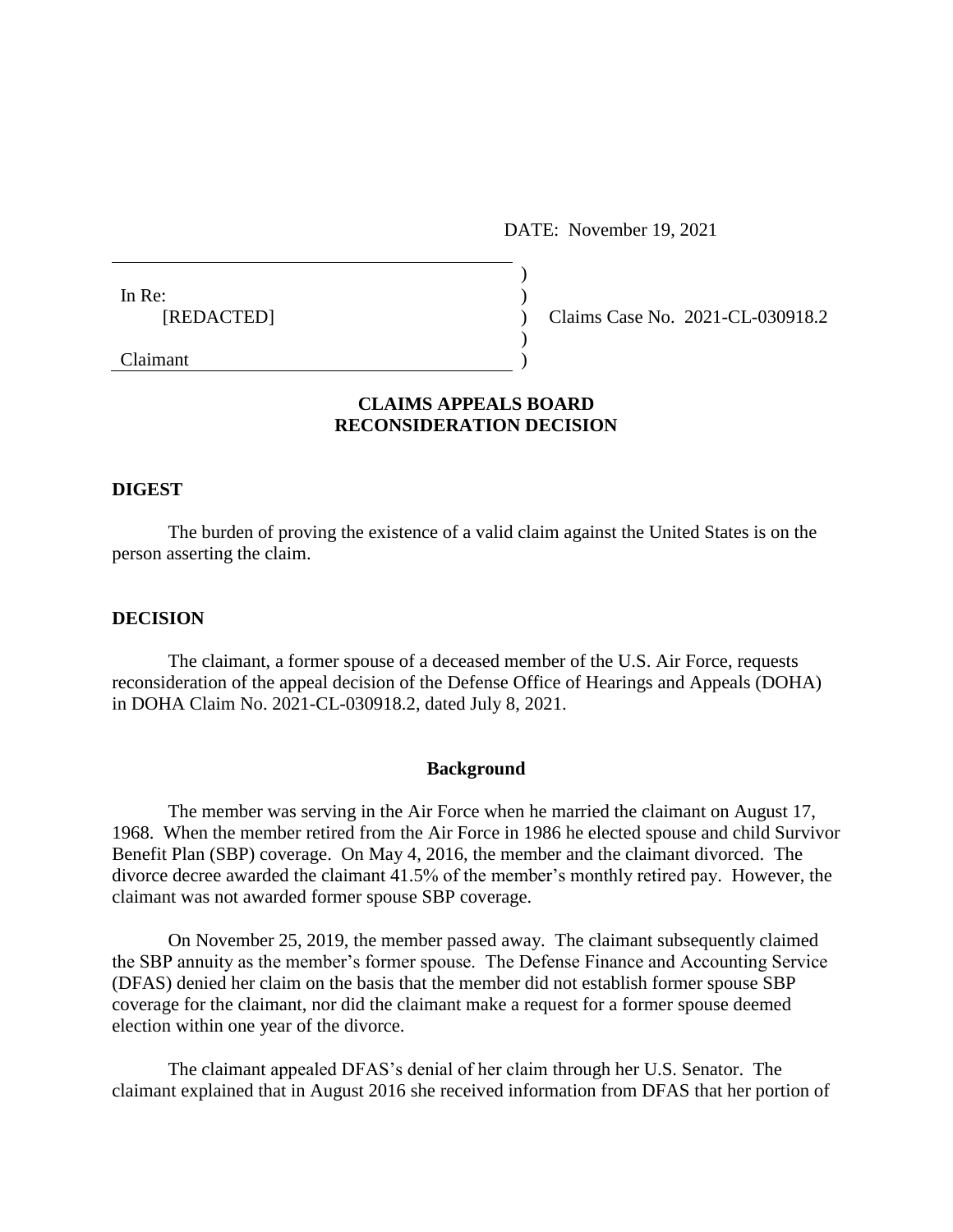the member's monthly retired pay would start in September 2016. She stated that DFAS also informed her that she needed to call about changing her designation as the member's SBP beneficiary from spouse to former spouse. When she called, DFAS informed her that since the SBP was not addressed in the divorce decree, the member would have to make the change in the designation. She stated that she then requested the member make the change.

In the DOHA appeal decision, the adjudicator upheld DFAS's denial of the claim for the SBP annuity. She explained that an election for former spouse SBP coverage, whether voluntary, ordered, or deemed, had to have been received by DFAS within one year of the date of the divorce. The adjudicator then described other available remedies outside the DOHA claims process that rest with the Air Force Board for Correction of Military Records (AFBCMR) under 10 U.S.C. § 1454 and 10 U.S.C. § 1552.

In her request for reconsideration, the claimant states that she advised her ex-husband that he had to change her SBP designation from spouse to former spouse since the divorce decree did not grant her former spouse SBP coverage. She states that her ex-husband did not leave a will and he never removed her name as the designated beneficiary on his life insurance policies. She states that she recently became aware that he had partially filled out the form to change his SBP designation to former spouse before he passed away.

### **Discussion**

Claims against the government may be allowed only for expenses authorized by statute or regulation. Therefore, DOHA must render decisions based on applicable statutes, regulations and our prior administrative decisions.

The SBP, set out in 10 U.S.C. §§ 1447-1455, is an income maintenance program for the survivors of deceased members of the uniformed services. Spousal coverage ends upon divorce. If a member divorces and wishes to provide SBP coverage for the former spouse, the member must notify DFAS in writing of the divorce and the intention to provide coverage for the former spouse, even if the former spouse was the spouse beneficiary immediately prior to the divorce. Former spouse coverage must be established within one year from the date of the divorce. *See*  10 U.S.C. § 1448(b)(3)(A). In addition, a member may be required under the terms of a divorce decree to provide SBP coverage to the former spouse. If the member fails to do so, the former spouse has one year from the date of the divorce to request a deemed election. *See* 10 U.S.C.  $§ 1450(f)(3).$ 

In this case, the claimant was covered as the member's spouse SBP beneficiary from the time he retired in 1986 until such coverage ended with their divorce in May 2016. The claimant was not awarded former spouse SBP coverage in the divorce decree. Therefore, she had no statutory right to request a deemed election. Further, although the member may have intended that his former spouse be covered under the SBP, he failed to establish former spouse SBP coverage within one year of their divorce. Therefore, DFAS properly denied the claim for the SBP annuity. *See* DOHA Claims Case No. 2020-CL-042201.2 (November 18, 2020).